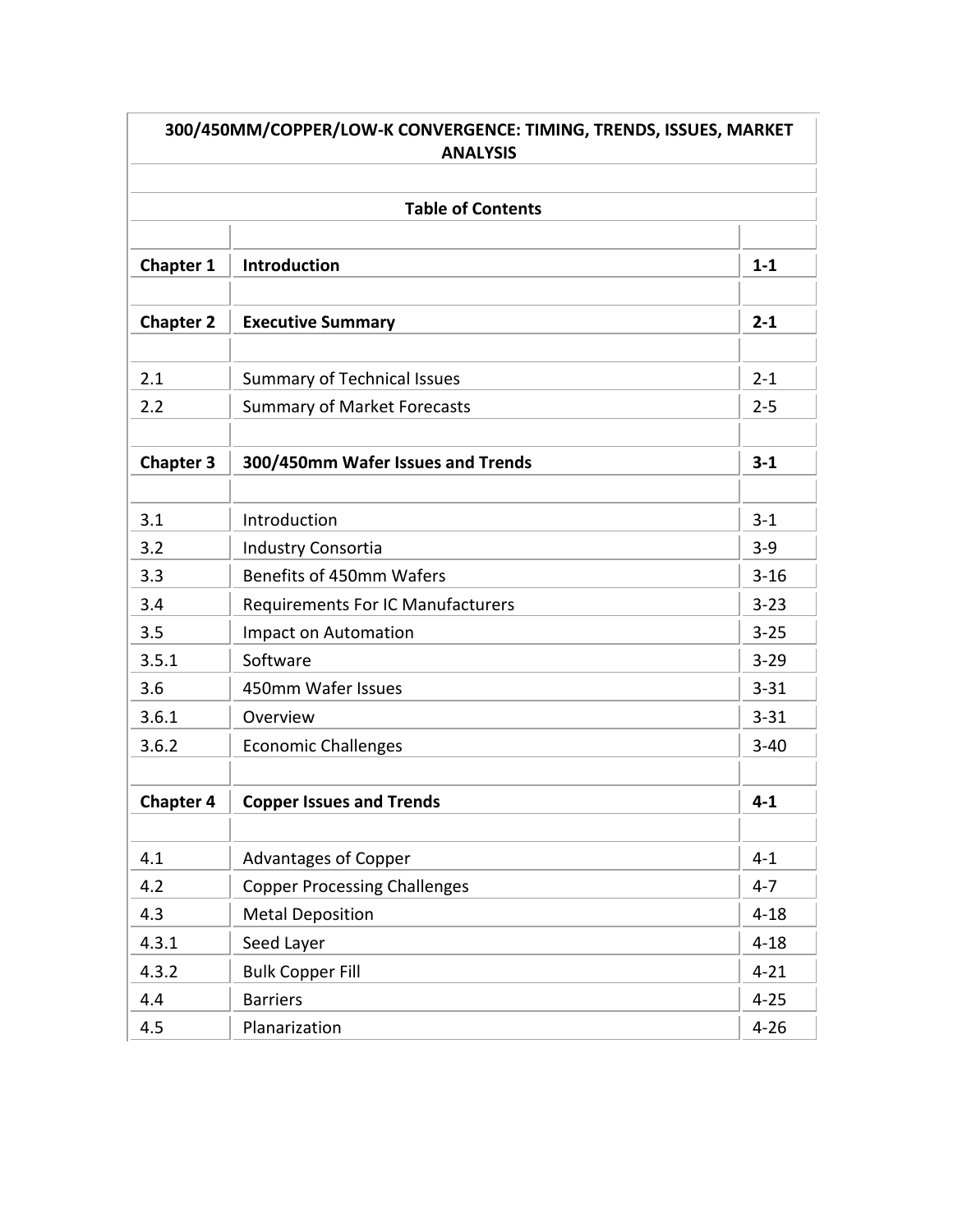| 4.6              | Metrology                                                  | $4 - 30$                                                 |
|------------------|------------------------------------------------------------|----------------------------------------------------------|
| 4.7              | Competing against Aluminum Damascene                       | $4 - 36$                                                 |
| 4.8              | Copper for 22nm                                            | $4 - 38$                                                 |
| 4.8.1            | Low-K and Hard Metal Mask Deposition                       | $4 - 42$                                                 |
| 4.8.2            | Lithography                                                | $4 - 43$                                                 |
| 4.8.3            | Etch                                                       | $4 - 43$                                                 |
| 4.8.4            | Post-etch residue removal                                  | $4 - 45$                                                 |
| 4.8.5            | Chemical mechanical polishing                              | $4 - 46$                                                 |
| 4.9              | <b>Equipment Suppliers' Copper Electroplating Products</b> | $4 - 48$                                                 |
| 4.10             | Summary                                                    | $4 - 56$                                                 |
| 4.10.1           | Advantages/Disadvantages of Cu                             | $4 - 58$                                                 |
| 4.10.2           | <b>Processing Issues</b>                                   | $4 - 59$                                                 |
| 4.10.3           | Challenges                                                 | $4 - 66$                                                 |
|                  |                                                            |                                                          |
| <b>Chapter 5</b> | <b>Low-K Dielectric Issues and Trends</b>                  | $5-1$                                                    |
|                  |                                                            |                                                          |
| 5.1              | Introduction                                               | $5-1$                                                    |
|                  |                                                            |                                                          |
| 5.2              | <b>Ideal Dielectric</b>                                    | $5 - 2$                                                  |
| 5.3              | Types of Low-K Dielectrics                                 | $5-5$                                                    |
| 5.3.1            | <b>FSG</b>                                                 | $5-5$                                                    |
| 5.3.2            | <b>HSQ</b>                                                 | $5 - 7$                                                  |
| 5.3.3            | Nanoporous Silica                                          | $5 - 8$                                                  |
| 5.3.4            | Spin-on Polymers                                           | $5-9$                                                    |
| 5.3.5            | <b>BCB</b>                                                 | $5 - 17$                                                 |
| 5.3.6            | Flowfill                                                   | $5 - 17$                                                 |
| 5.3.7            | <b>CVD</b>                                                 |                                                          |
| 5.3.8            | AF4                                                        |                                                          |
| 5.3.9            | <b>PTFE</b>                                                | $5 - 23$                                                 |
| 5.4              | Processing Issues                                          |                                                          |
| 5.5              | Summary                                                    |                                                          |
| 5.5.1            | Integration Issues                                         | $5 - 18$<br>$5 - 21$<br>$5 - 23$<br>$5 - 29$<br>$5 - 29$ |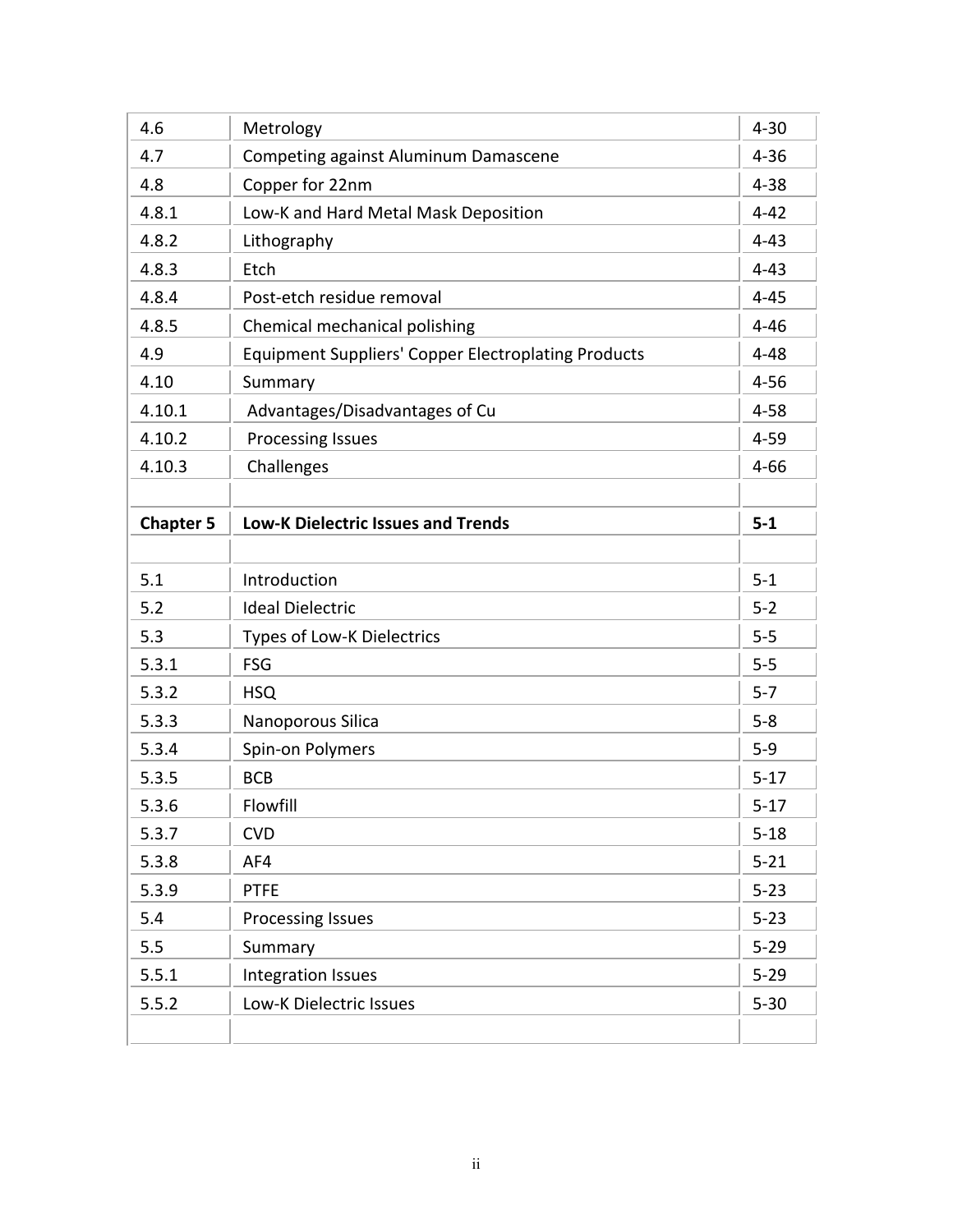| <b>Chapter 6</b> | <b>Market Analysis</b>                                                        | $6-1$    |
|------------------|-------------------------------------------------------------------------------|----------|
|                  |                                                                               |          |
| 6.1              | <b>Semiconductor Market</b>                                                   | $6-1$    |
| 6.2              | Road to Recovery                                                              | $6 - 3$  |
| 6.3              | <b>Market Forecast Assumptions</b>                                            | $6 - 7$  |
| 6.4              | 450mm Wafer Market Forecast                                                   | $6 - 8$  |
| 6.5              | 300/450mm Equipment Market                                                    | $6 - 12$ |
| 6.5.1            | 300/450mm Equipment Tools                                                     | $6 - 12$ |
| 6.5.2            | Factory Automation in 300mm Fab Market                                        | $6 - 16$ |
| 6.6              | <b>Copper Processing Equipment Market</b>                                     | $6 - 20$ |
| 6.7              | Low-K Dielectric Market                                                       | $6 - 29$ |
|                  |                                                                               |          |
|                  | <b>List of Tables</b>                                                         |          |
|                  |                                                                               | $3-19$   |
| 3.1              | Completed Wafer Price Increases With Time And Minimum<br><b>Feature Sizes</b> |          |
| 3.2              | Cost of 450mm Fab                                                             | $3 - 24$ |
| 3.3              | Generic Model For CZ Crystal Yield                                            | $3 - 36$ |
| 5.1              | Low-K Material Requirements                                                   | $5-4$    |
| 5.2              | Low-K Materials                                                               | $5-6$    |
| 6.1              | Worldwide Market Forecast of Si Wafers                                        | $6-9$    |
| 6.2              | Worldwide Market Forecast of 300mm Equipment                                  | $6 - 13$ |
| 6.3              | <b>Process Tool Automation For 300mm Fabs</b>                                 | $6 - 17$ |
| 6.4              | Worldwide Forecast of Automation Transfer Tools                               | $6 - 18$ |
| 6.5              | Worldwide Forecast of Copper Processing Equipment                             | $6 - 23$ |
| 6.6              | Worldwide Forecast of Low-K Market                                            | $6 - 30$ |
|                  |                                                                               |          |
|                  | <b>List of Figures</b>                                                        |          |
|                  |                                                                               |          |
| 3.1              | Increase in Wafer Diameter With Time                                          | $3 - 2$  |
| 3.2              | R&D Costs For Each Wafer Diameter Introduction                                | $3-6$    |
| 3.3              | <b>Fab Costs For Each Wafer Diameter</b>                                      | $3 - 7$  |
| 3.4              | Revenues For Semiconductor and Semiconductor Equipment                        | $3 - 8$  |